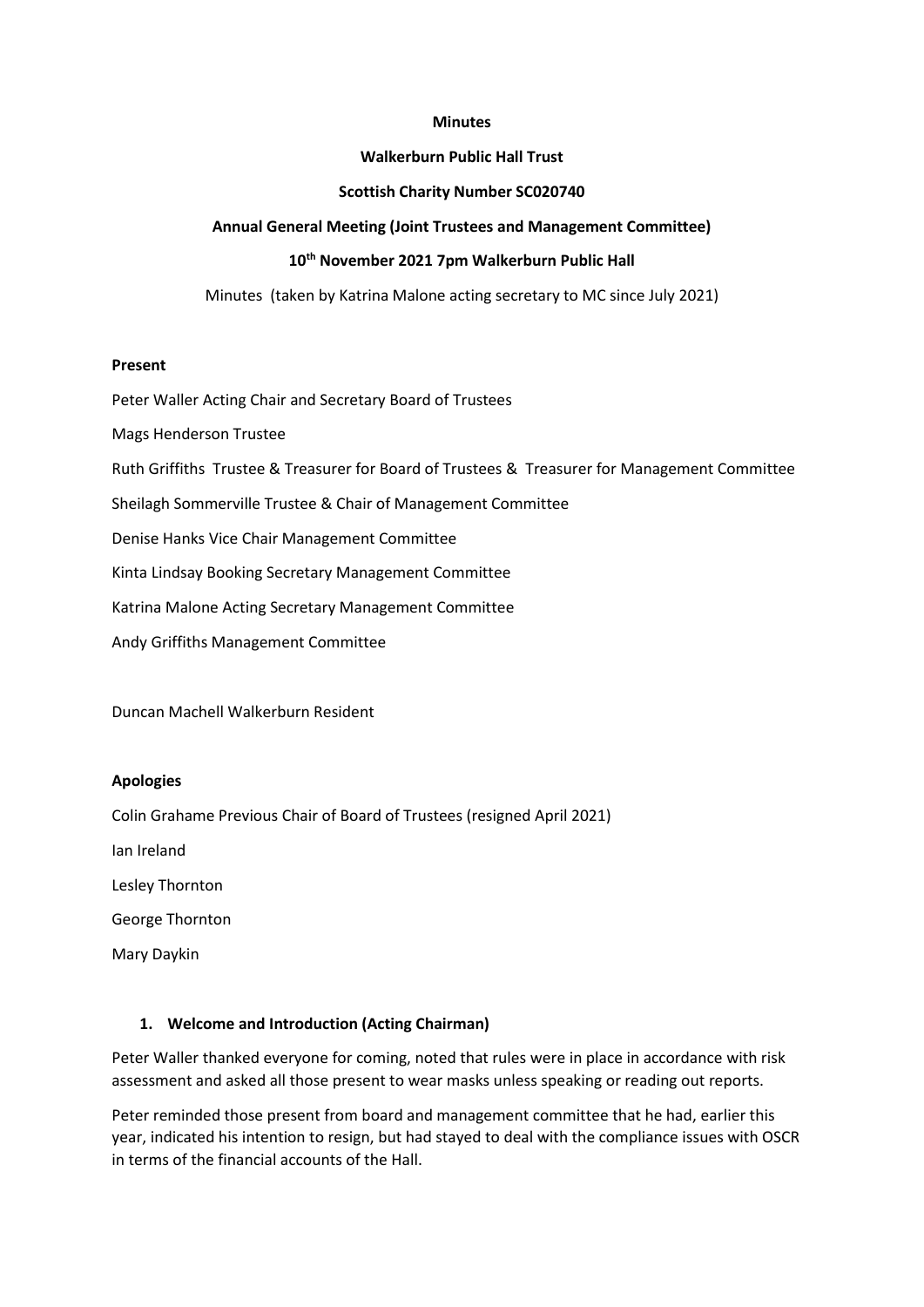He said he would speak more on this in the Chairman's report.

Peter stated that he would continue to hold the role of chair and chair the meeting until the formal business of the meeting items 1-8 were completed and that he would deal with resignations and elections to board of trustees in item 9 AOB.

He asked for any objections to this there were none.

### **2. Annual Chairman's report 2019-2020**

Colin Grahame, Chairman during 2019-2020 had given apologies his report (attached) was read verbatim by Peter Waller. This was based on a meeting held outdoors in Colin's garden in July 2020.

No comment was made.

# **3. Annual Chairman's report 2020-2021**

During 2020 -2021 Colin Grahame was chair until April 21, when he resigned as trustee and Chairman, Peter stepped in at that point as acting chair, so this is a joint report, signed by both chairs.

Peter Waller read this report (attached) verbatim.

No Comment was made.

# **4. Presentation of Accounts for 2019-2020 and 2020-2021 (Treasurer)**

The full accounts were unavailable for presentation at the AGM. A brief financial statement was made available for the previous 2 years.

Payments and receipts accounts were not attached for either year.

The treasurer stated that a 'third accountant' had been engaged to act as a second examiner in addition to Neil McGuiness. This third accountant had provided Ruth with the Examiners reports in a file format 'PIC' and could not be opened by her and therefore was unavailable at this time.

The Independent Examiner reports from Neil McGuinness who signed the financial statements for the last two years were not presented.

No name for the third accountant acting as external examiner was provided.

As the accounts were not fully available and the Chair for 2019-2020 and part of 2021 was not present Peter Waller took the partial accounts away to share with outgoing chair and will wait until all financial records are provided before any accounts can be signed off for the last two years.

The treasurer talked through some of the income and expenditure.

### **Income**

1.Ruth requested that thanks to be recorded for an ongoing direct debit of £20 per month to the hall. This had contributed £240 to the funds donated during the year.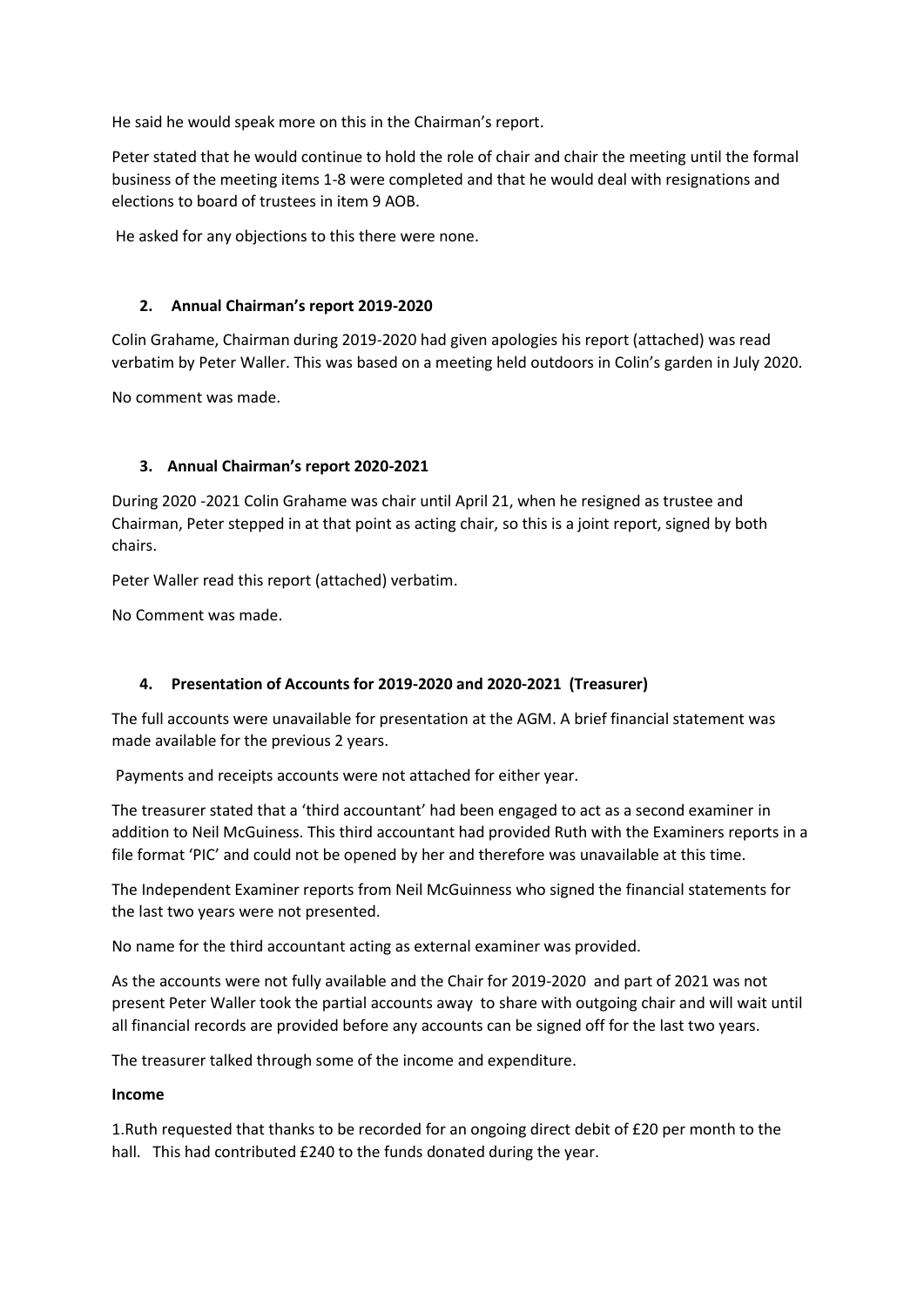2.The remaining 180 donated in 2020 was from the nephew of Mollie McIntosh towards the fund to refurbish the Mollie McIntosh room.

3. HUGS Grants £3,610 year ended 2021 was discussed.

Katrina Malone questioned the 2021 financial statement entry of £3,610 as HUGS grant she stated that £3,000 of this was paid by WCTD as it holds the reserved HUGS funds. This was paid as rental for HUGS use of the hall over 18 months. Katrina stated that this should appear as rental income as referred to in Burning Issues.

Kinta, also a member of WCTD board agreed it was a rent payment only.

Ruth stated that the 3,000 was a donation and could be drawn down by the HUGS group when it became properly constituted for ongoing spend.

Denise Hanks who is key organiser of the HUGS programme said she could see both sides. No change was made.

Ruth stated that other payments had been made for HUGS to the Hall account. Denise commented on a £60.00 donation from the Rotary Club, Ruth stated that there were other payments Denise might not be aware of.

3. An amount of £10,000 was granted as a Covid payment from SBC 2021 accounts. The treasurer expressed her thanks to SBC for the ease of payment which was not as a result of grant application. All that was required was three months bank statements and proof of the trust deeds. Ruth stated it was extremely welcome when hall rental had halted because of Covid. The trustees expressed sincere thanks to SBC for this payment at a very difficult time for the hall.

4. The grant of £550 in 2020 and £300 in 2021 were noted and welcomed from Village Hall Federation. A reduction from previous years due to a change in the way they calculate the grant but a good help towards hall insurance.

5. The hall had received a payment of £3,251,78 in 2021 reserved for use of the youth club this is another SBC award.

The treasurer explained that the youth club had been hosted by the hall previously, before Covid and no rent had been charged to facilitate their meetings. Some of this money would be used for backdated rent. The treasurer will contact the previous youth club leader to work out the financial arrangements. Ruth stated that the hall is there to support young people and not all rent would be claimed back. There is currently no operating youth club due to Covid.

### **Expenditure**

The treasurer stated that the expenditure was on a par with previous years. £1,350 had been spent on replacing windows in kitchen and anteroom.

The insurance cost went up by £8.00 this year.

There was some discussion about the costs of the electrical safety inspection the treasurer had obtained 3 quotes ranging between £5,500 and £8,500 for the inspection which is now due.

The treasurer has found a supplier who works with her husband who will do the work for £3,500, this included replacing a mains board. Subsequent years will be cheaper, estimated at £300 if the same company are used.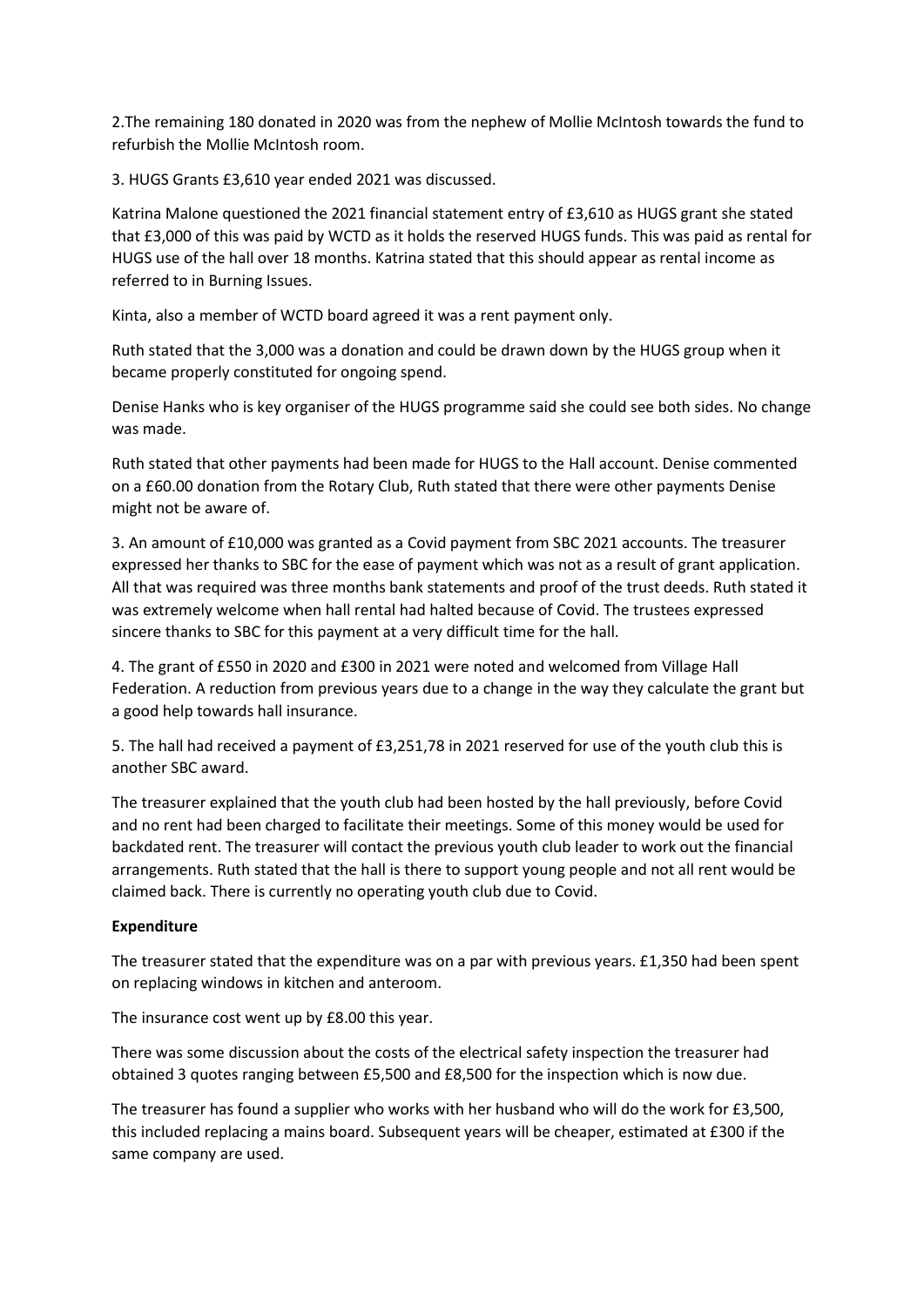This cost was questioned by Duncan Machell a resident with as he stated 'expertise in the area, as an electrical engineer' the treasurer stated that he was very welcome to look for alternative quotes if he thought he could find it cheaper. Ruth said she would forward all quotes. Duncan Machell said he would do this.

The oil bill is down mainly thanks to the hall not being used so much over Covid, and Andy Griffiths has taken over managing the remote heating system and it is on far fewer hours for each booking thus saving money. This was agreed to be well managed by Andy.

# **5. Annual Report of the Chair of the Management Committee**

Sheilagh Sommerville, Chair of the Management Committee presented and read her full Annual Report Verbatim (report attached)

In addition to her report, Sheilagh added her sincere thanks to Win Pennel all her previous hard work on the hall committee.

Sheilagh also thanked the trustees for all their hard work on behalf of the Management Committee.

Thanks were also given from Peter to Sheilagh for her sterling hard work and stewardship.

# **6. Election of Management Committee**

Sheilagh Sommerville was elected Chair. Proposed by Ruth as Chair and seconded by Kinta.

Denise Hanks was elected Vice Chair. Proposed by Andy seconded by SheIlagh

Ruth Griffiths was elected Treasurer. Proposed By Denise seconded by Kinta

Katrina Malone stood down as acting secretary having agreed to pass on knowledge of process of applying for SCIO status.

Kinta Lindsay stood down as booking secretary having agreed to help with a handover at the next meeting.

Peter thanked Katrina and Kinta for their service.

It was suggested that Stuart Ramsay might be interested in joining the management committee. Ruth had had a conversation with him regarding this.

# **7. Conversion from Trust to SCIO**

Peter reminded all those present that following discussions with Lorna McCullough from the Bridge at the last joint meeting of the Trustees and Management Committee, the Trustees had voted unanimously to pursue SCIO status.

The main reasons for moving from Trust to SCIO status were:

1. Currently all trustees carry full financial liability for the hall, this risk exposure is difficult and makes it difficult to attract those willing to take it on. SCIO status removes any liability for individual trustees.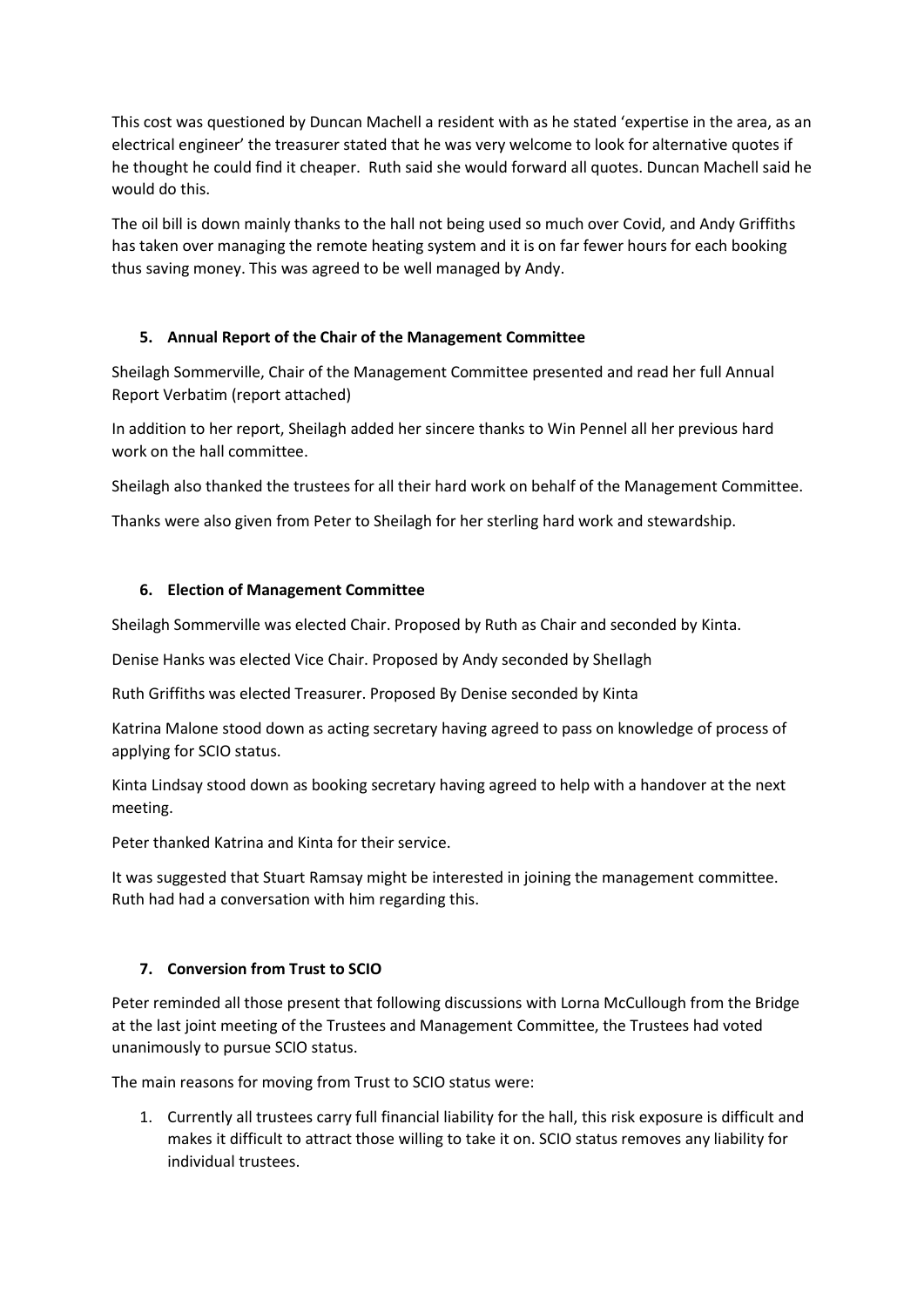- 2. This is a vehicle that is favoured by funders. It is the most modern and well recognised legal structure.
- 3. The hall will still belong to the people of Walkerburn. It is just held by a SCIO instead of a Trust.
- 4. There will no longer be 2 levels of management looking after the hall and the 6 trustees and 9 management committee members specified in the original document can be reduced to a more appropriate number.

Katrina had been asked to liaise with Lorna after the last meeting to find out a bit more about readiness and process with application with OSCR.

Peter handed over to Katrina to explain further.

A few salient points were discussed:

- 1. The biggest barrier identified by Lorna is that most halls face is the lack of original title deeds for the property. Many halls have to find them through ancient land registry records. Katrina had contacted the lawyer who had put together the original trust deed in 1907, Blackwoods in Peebles, they have handled all subsequent dispositions. They have all the appropriate documentation. They have the original title deeds.
- 2. OCSR provide superb documentation on the conversion for village halls, their 35 page document available on their website, is the best download to use.
- 3. Lorna was able to provide a model constitution and checklist, these are invaluable and will be passed to the new secretary.
- 4. The applications that are required (both the reorganisation form and the SCIO application) are long detailed and turgid but do step you through everything you need to provide.
- 5. A lawyer will need to be engaged to transfer the title documents Katrina suggested for ease and loyalty that the Hall stays with Blackwoods to save reinventing the wheel.
- 6. Timing : Lorna said about 1 year, Katrina advised it may take longer depending on how long it takes to complete the paperwork at each stage. Katrina recommended that one person take the lead and is supported where necessary.
- 7. This is an application to OSCR and they can refuse, all accounts and records need to be in place with OSCR in good time in order for the Hall to be seen as a trustworthy organisation by OSCR.

# **8. Hall Roof**

Peter asked Denise who is managing this project what progress had been made since the last meeting when it was hoped that the roofer, Curries in Walkerburn would begin the work in late October. Denise has called in personally and phoned, no definitive dates yes for work to begin.

Katrina had phoned 2 days previously and was told it was in the diary 'in the next few weeks'.

Denise will pursue the matter.